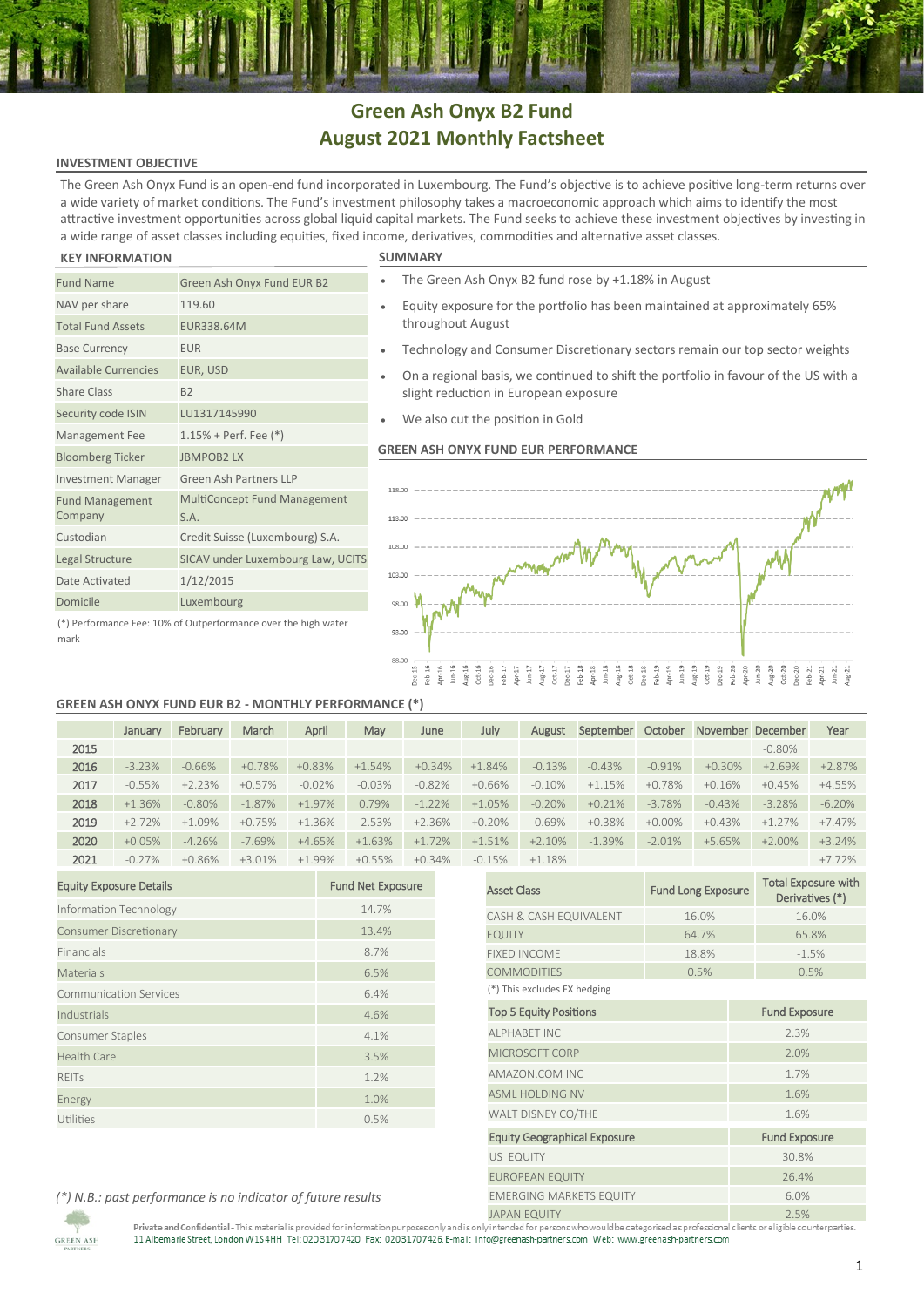# **Green Ash Onyx B2 Fund August 2021 Monthly Factsheet**

### **FUND UPDATE AND OUTLOOK**

While the trajectory of monetary policies seems set on a path towards normalization from the extra lose stance of the last 18 months, a number of potential headwinds are affecting markets' sentiment: COVID remains an unpredictable variable and its effects material and capable to curtail economic activity, especially were lockdown policies have been most aggressively implemented; China - backbone of global growth over the last decade— is now a source of instability due to various regulatory interventions and the crisis affecting its real estate sector; supply bottlenecks continue to slow economic activity and reduce profitability while fuelling inflation worries; geopolitical tensions seem set on a path of progressive deterioration.

Markets climbed the proverbial wall of worry in August with Treasury yields stabilizing after the fall of July and equity indices marking new long term highs; a somewhat cautious stance favoured Technology and defensive stocks above more cyclical names or pure recovery plays. Chinese stocks—despite remaining weak—also firmed up after the sharp falls of last month but negatives news flows from the country continued to reverberate on Global markets affecting shares of the most exposed business models.

Against this backdrop the Green Ash Onyx B2 rose 1.18% over the month.

Main contributors to performance were within the Technology sector, in particular Alphabet, Salesforce and Nvidia in the US and ASML and Adyen in Europe. The common trait of the detractors to performance was the immediate or indirect exposure to China: Ping An Insurance, luxury goods stocks and mining stocks all suffered across the month. The short position in US Treasuries was a positive contributor to performance; we remain committed to the position insofar macro releases remain strong and the low level of rates continues to not reflect the positive growth outlook.

Throughout the month, equity exposure has not been changed materially and is just below the 66% mark; however we started to tilt geographical exposure more towards the US and expect to continue rotating into the region over the next weeks. Elsewhere we exploited the increased volatility to continue implementing our yield enhancing strategy writing put options. Finally we closed the long held position in Gold, as its strong historic correlation with real rates has broken down this year alongside the loss of its protective characteristics.

Going forward we continue to see upside in risk assets supported by a recovering economy, easy financial conditions and inflation pressures limited to the short term only. We feel comfortable with the current exposure to risk assets, but continue to closely follow the trajectory of inflation expectations and the rates policy debate.